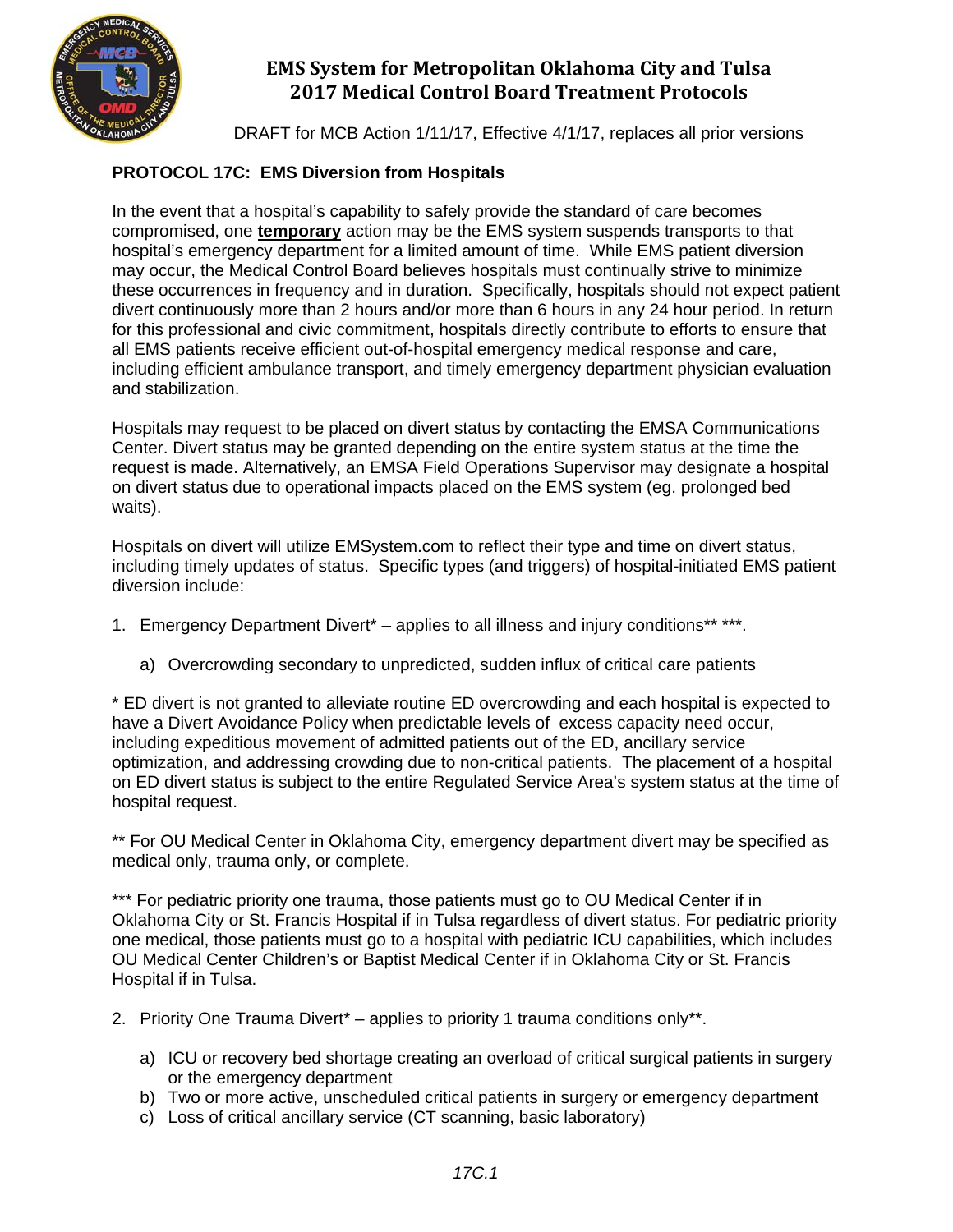

DRAFT for MCB Action 1/11/17, Effective 4/1/17, replaces all prior versions

### **PROTOCOL 17C: EMS Diversion from Hospitals, cont.**

\*Priority One Trauma divert is not granted to alleviate routine bed or nurse staffing shortages. Expedited patient transfers to free needed beds and/or nursing callbacks to achieve needed specialty unit staffing levels should be utilized.

In the event of multiple unscheduled critical patient resuscitations/surgeries, a time estimate of stabilization and return to normal receiving capacity is to be communicated to EMSA dispatch at the time of divert status request.

\*\*For pediatric priority one trauma, those patients must go to OU Medical Center if in Oklahoma City or St. Francis Hospital if in Tulsa regardless of divert status.

3. CT Divert (Computerized Tomography Scanning Divert)

a) Loss of CT scanning ability (affecting trauma and medical receiving capability)

\*\*\* CT divert is not routinely granted to accommodate scheduled maintenance. Immediate repairs are to be initiated and a time estimate of return to normal capacity is to be communicated to EMSA dispatch at the time of divert status request.

- 4. Cath Lab Divert (Cardiac Catheterization Lab Divert)
	- a) Loss of Cath Lab operations (affecting STEMI receiving capability)

\*\*\* Cath Lab divert is not routinely granted to accommodate scheduled maintenance. Immediate repairs are to be initiated and a time estimate of return to normal capacity is to be communicated to EMSA dispatch at the time of divert status request.

Procedure:

- 1. Hospitals will request divert status by contacting the EMSA Communication Center.
- 2. Once divert conditions are met and approved, hospitals may enter their status in the EMSystem.com computer according to the following categories:
	- a) Tulsa:
		- 1) ED Divert
		- 2) Priority One Trauma
		- 3) CT Divert
		- 4) Cath Lab Divert
	- b) Oklahoma City:
		- 1) ED Divert
		- 2) Priority One Trauma
		- 3) CT Divert
		- 4) Cath Lab Divert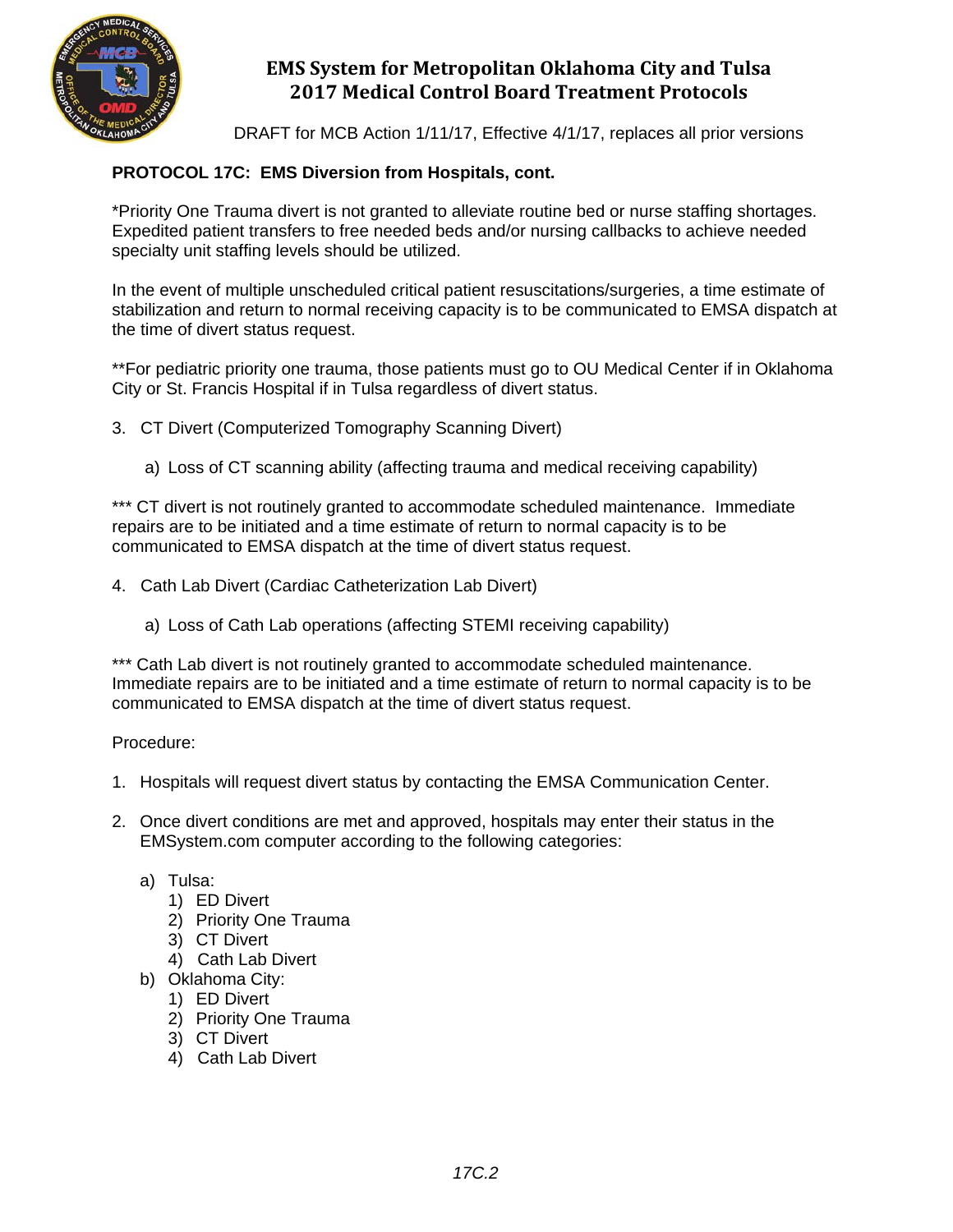

DRAFT for MCB Action 1/11/17, Effective 4/1/17, replaces all prior versions

#### **PROTOCOL 17C: EMS Diversion from Hospitals, cont.**

- 3. The following information on hospital diverts shall be displayed on the EMSystem.com computer:
	- a) Current hospital status
	- b) Type of divert
	- c) Time on divert or most recent update
	- d) Special comments

In accordance with the American College of Emergency Physicians Policy Statement on Ambulance Diversion, if the Medical Director or Medical Director's designee determines the entire system to be overloaded, all hospitals will be opened to receive EMS patients in accordance with these protocols. If hospitals request divert to the point that a given geographic area is essentially without a receiving hospital, or overload is created for that area**,** then all facilities within that geographic region will be opened to receive EMS patients in accordance with these protocols. At the discretion of the Medical Director or Medical Director's designee, a temporary rotation of hospitals on divert may be utilized as conditions allow.

A hospital-initiated request for ED Divert shall automatically expire 1 hour after being initially granted unless extenuating circumstances continue and a diversion extension is granted for an additional 1 hour. A verbal report on divert avoidance action will be requested and forwarded to an EMSA Field Operations Supervisor for approval prior to any extension being granted. At EMSA, Medical Director, or Medical Director designee's discretion, an EMSA Field Supervisor may conduct an on-site consultation to determine if an extension of the divert status is justified, factoring concurrent system needs.

A hospital-initiated request for Priority One Trauma or CT Divert shall automatically expire 2 hours after being initially granted unless extenuating circumstances continue to prevail and a diversion extension is granted for an additionally defined period of hours.

When a hospital is on an MCB approved divert as defined above, all on-duty field personnel are to be notified in an expeditious manner and are expected to honor the diversion hospital's status (see exception next paragraph). Diversion status will be explained to the patient (or appropriate patient's representative) in order to allow for an informed alternative hospital destination decision. In the event of encode to a hospital in the midst of diversion request with EMSA Dispatch, the EMT or paramedic may continue to that hospital if an alternative hospital destination represents a detriment to the patient's clinical condition. Even after a hospital is on MCB approved divert status, an EMT or paramedic may override the hospital's divert status if transport to that hospital is required for life-saving, immediately needed patient stabilization.

When a hospital is on ED divert status only, all stable patients will be delivered to that hospital if there exists an established relationship with that hospital or a member of its medical staff. Established relationships include, but are not limited to, a previous admission to that hospital and/or a pre-existing doctor-patient relationship with a doctor on that hospital's medical staff.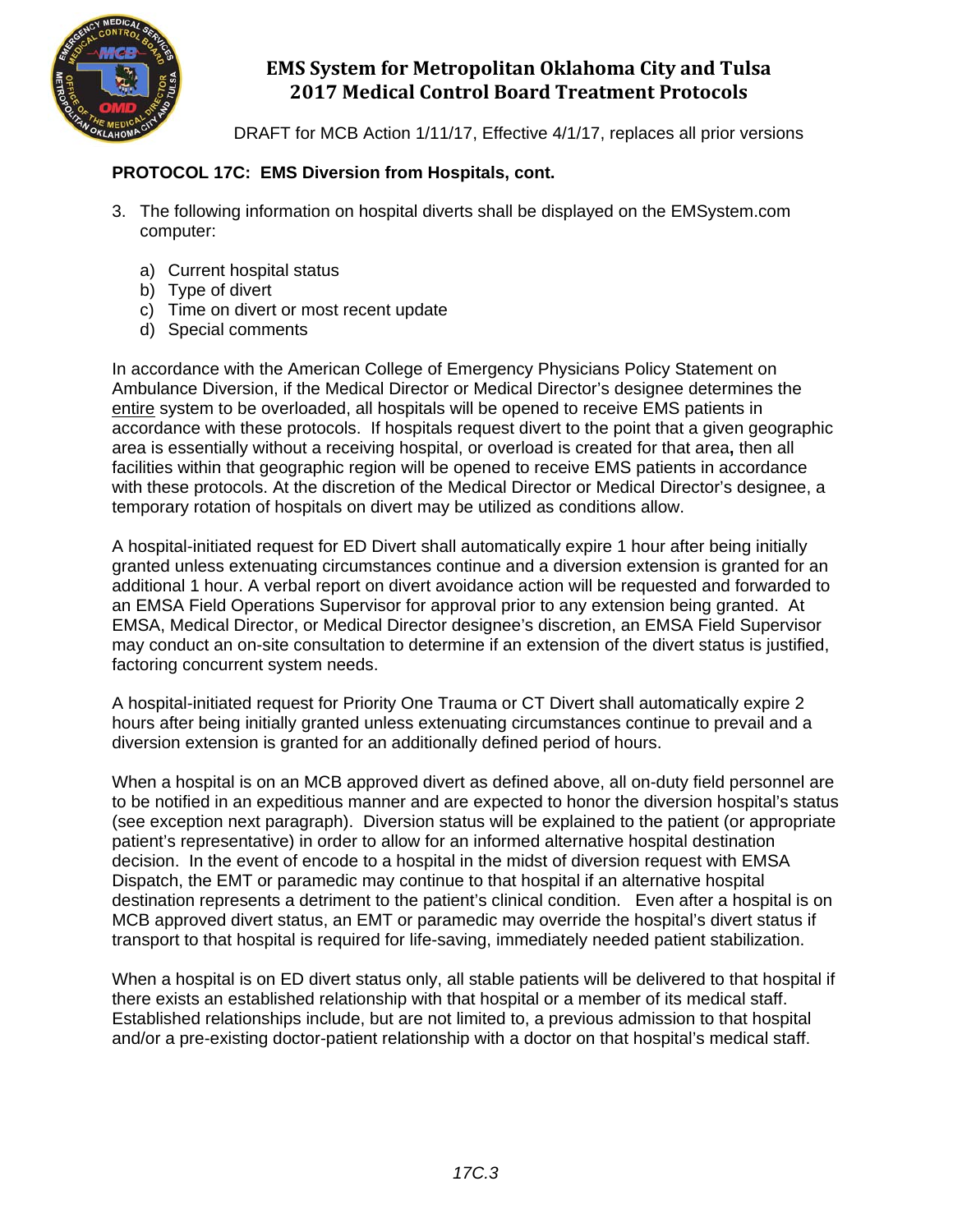

DRAFT for MCB Action 1/11/17, Effective 4/1/17, replaces all prior versions

### **PROTOCOL 17C: EMS Diversion from Hospitals, cont.**

Questions that will assist Paramedics in determining an established patient include:

- Which hospital do you want to be transported to?
- Who is your primary physician?
- Which hospital has your physician told you to use for your care?
- Have you been an inpatient in a hospital and do you still go there for care?
- Have you recently been seen in a hospital emergency department for this problem?

In any instance that an EMSA ambulance transports an unscheduled patient for emergency medical care and arrives on hospital property, that hospital's Emergency Department must perform an emergency medical screening examination, even if on divert status. If further indicated treatment cannot be provided, it shall be the responsibility of that hospital to make arrangements for transfer of the patient to a more appropriate healthcare facility.